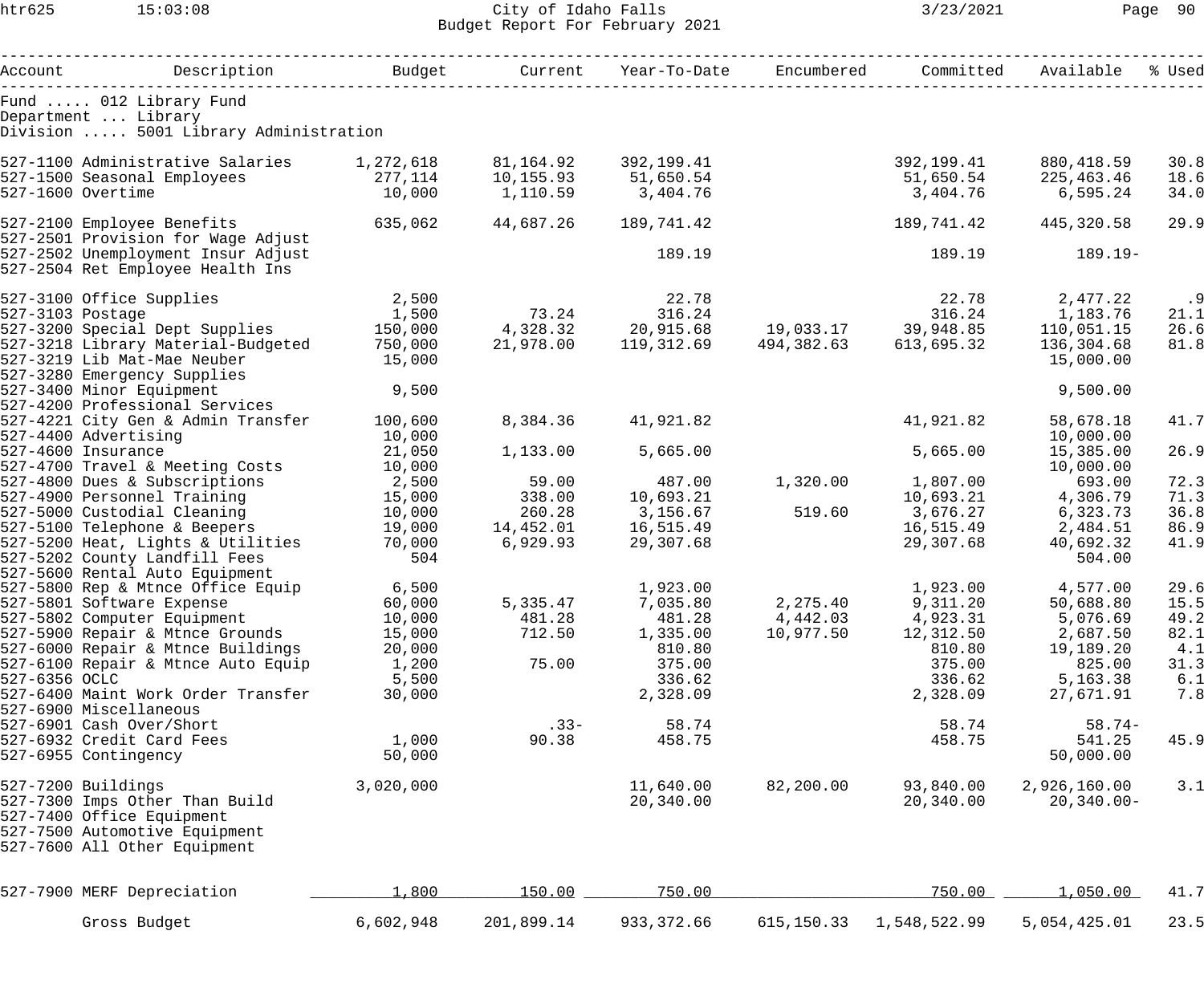htr625 15:03:08 City of Idaho Falls 3/23/2021 Page 91 Budget Report For February 2021

| Account             | Description                                                     | Budget    | Current    | Year-To-Date | Encumbered | Committed    | Available    | % Used |
|---------------------|-----------------------------------------------------------------|-----------|------------|--------------|------------|--------------|--------------|--------|
| Department  Library | Fund  012 Library Fund<br>Division  5001 Library Administration |           |            |              |            |              |              |        |
|                     | 527-9800 Interfund Transfers                                    |           |            |              |            |              |              |        |
|                     | Library Administration                                          | 6,602,948 | 201,899.14 | 933,372.66   | 615,150.33 | 1,548,522.99 | 5,054,425.01 | 23.5   |